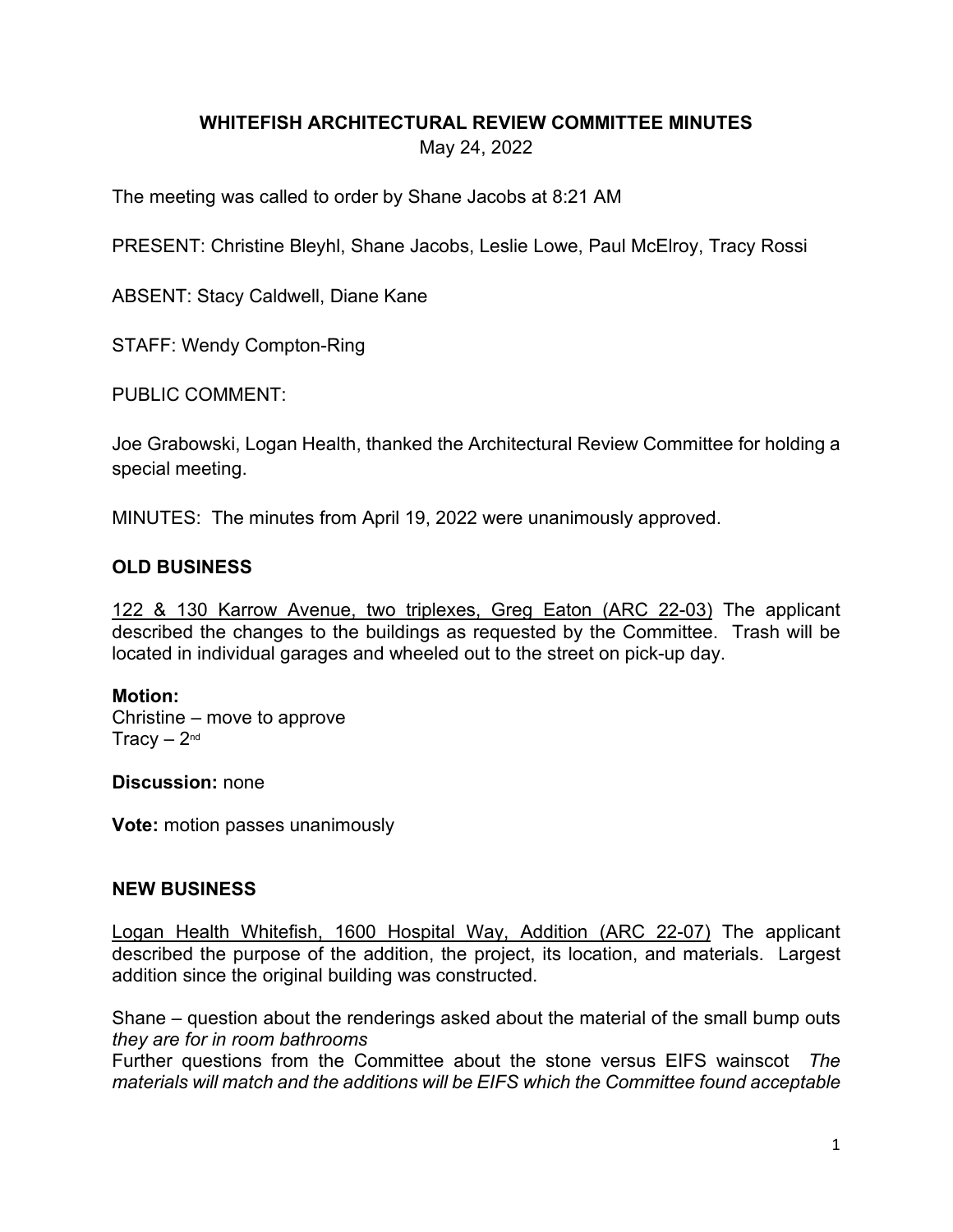**Motion:** Leslie – move to approve Tracy  $-2<sup>nd</sup>$ 

## **Discussion:**

Paul – ties in fine with the existing building

**Vote:** motion passes unanimously

Quarry III, 75 & 86 Serpentine Court, two multi-family buildings, Will MacDonald (ARC 22-08) The applicant described the project, location, buildings, and materials. These two buildings will be some of the largest structures in the Quarry project. All vehicular/pedestrian circulation and parking was established with the original plan.

Leslie – landscaping concerns, there is very little green space around the buildings, the layout is dictating the amount of landscaping and we are always interested in livability for residents and project needs to have amenities. *This project will have access to the pool and trail amenities within The Quarry, but they can show how the project is located within the overall plan.*

Leslie – Would still like to see a more refined landscaping plan, including species and other finish materials – this is schematic plan

Tracy – we need to see the physical material samples. *The applicant described the materials including real wood (probably cedar), metal will be minimized, veneer stone from the Flathead area, windows similar to the Quarry*

Paul – it is a welcome addition to The Quarry; curious about the height. *35-feet.* They are going to be massive buildings and landscaping will be key; asked about keeping the trees along the path to help with the massiveness of the buildings; could consider using the same stone to tie the buildings together and change up the wood and metal

Tracy – to approve the Committee will need to see physical samples, a landscaping plan and the details

Leslie – is there any possibilities to re-do the circulation for more landscaping area *Stormwater is underground* 

Paul – carport or retaining wall for the parking along Wisconsin Avenue in order to step up to the larger building. *Staff noted that detached accessory structures cannot be in front of the primary structure. A landscaping wall could meet City standards depending on the size. Staff also noted the two buildings cannot look the same and referenced the standards on page 52 (Section 6.7.2.)* 

### **Motion:**

Leslie – move to table Tracy  $-2<sup>nd</sup>$ 

**Discussion:** none

**Vote:** motion passes unanimously